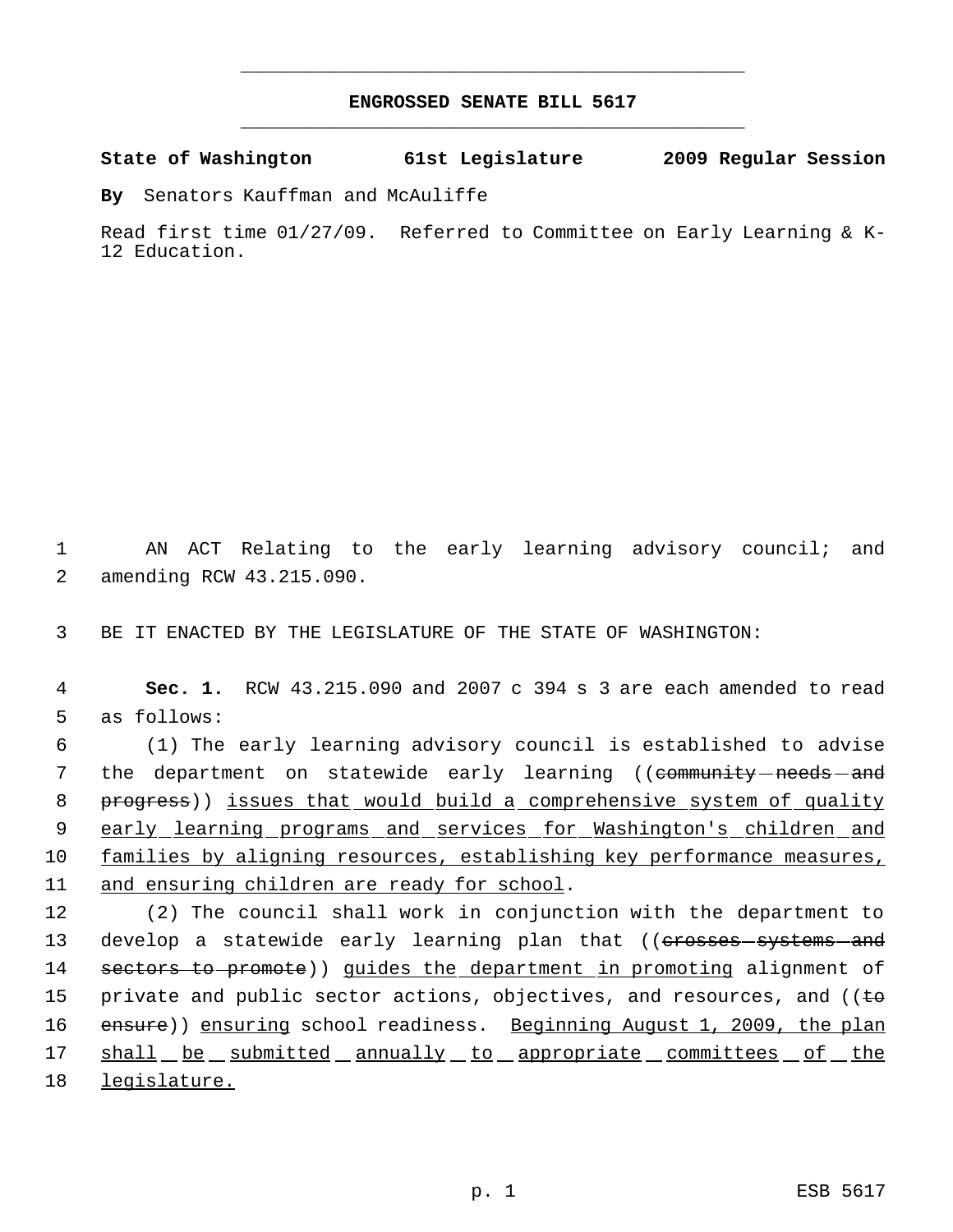(3) The council shall include diverse, statewide representation from public, nonprofit, and for-profit entities. Its membership shall reflect regional, racial, and cultural diversity to adequately represent the needs of all children and families in the state.

 (4) Council members shall serve two-year terms. However, to stagger the terms of the council, the initial appointments for twelve of the members shall be for one year. Once the initial one-year to two-year terms expire, all subsequent terms shall be for two years, with the terms expiring on June 30th of the applicable year. The terms shall be staggered in such a way that, where possible, the terms of members representing a specific group do not expire simultaneously.

12 (5) The council shall consist of ((not more than twenty five)) 13 fifteen voting members, as follows:

14 (a) ((The governor shall appoint at least one representative from 15 each of the following)) One representative appointed by the governor 16 <u>from each of the following organizations</u>: The ((department, -the)) office of financial management, the department of social and health services, the department of health, the higher education coordinating board, the workforce training and education coordinating board, and the state board for community and technical colleges;

 (b) One representative from the office of the superintendent of public instruction, to be appointed by the superintendent of public instruction;

24 (c) ((The governor shall appoint at least seven)) Four leaders in early childhood education, with at least one representative with experience or expertise in each of the following areas: Children with disabilities, the K-12 system, family day care providers, and child 28 care centers, to be appointed by the governor;

29 (d) ((Two members of the house of representatives, one from each 30 caucus, and two members of the senate, one from each caucus, to be 31 appointed - by - the - speaker - of - the - house - of - representatives - and - the 32 president of the senate, respectively;

33  $(e)$ -Two)) One parent((s)), ((one-of-whom)) who serves on the department's parent advisory council, to be appointed by the governor;

35 ( $(\overline{f} - \overline{f}w\theta)$ ) <u>(e) One</u> representative((s)) of the private-public partnership created in RCW 43.215.070, to be appointed by the partnership board;